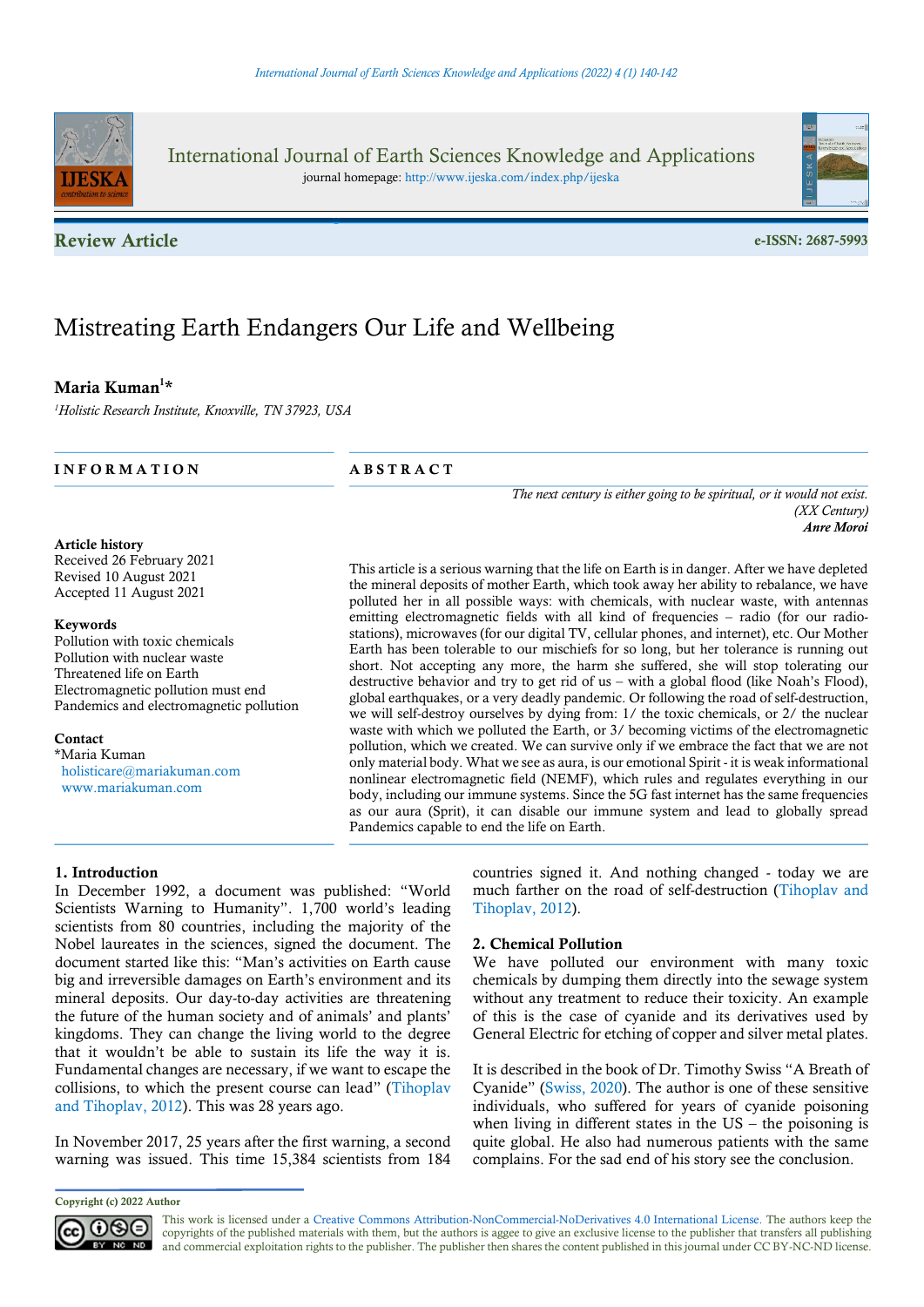Also, the toxic chlorine – a side product of the aluminum industry – instead of treatment to reduce its toxicity, which would be very expensive, was sold to the water distributing companies for disinfection of the water and we are all drinking this toxic chlorinated water (Kuman, 2020a). This is still done in the US regardless of the fact that as far back as 50 years ago, Germany had the scientific proof that chlorinated water is harmful. After a hot debate in the press over the harm of chlorinated water, Germany switched to ozonize water. Following the Germans, ORNL (Oak Ridge National Laboratory) did their own research in the US and confirmed the Germans' finding that chlorinated water is harmful – it causes cancer.

However, the US continued to use chlorinated water regardless. I think the different approach in the two countries has something to do with the fact that Germany has social medicine, while the US has private medicine.

Also, each time a rocket is sent into space, 60% of the ozone is destroyed because the rocket fuel contains ingredients that destroy the ozone. This seriously disturbs the atmosphere balance and increases its turbulence activities manifested with more hurricanes (Tihoplav and Tihoplav, 2012).

### 3. Depleted Mineral Resources

In the XX century alone 150,000 mineral resources seized to exist. According to the Russian geologists Dmitriev (Tihoplav and Tihoplav, 2012), these mineral deposits were the Earth's natural conducting metal wires keeping the electricity on the surface and inside the Earth balanced. When too much electricity was accumulated on the surface of the Earth, the excess was transferred to the Earth depth through these conducting mineral-deposit pathways of the Earth. And vice-versa, when too much energy was accumulated in the depth of the Earth because of geodynamic activity, the excess energy was sent to the surface through these conducing mineral-deposit pathways. Now, without the mineral deposits, such electric balance is impossible… and you will see in section 5 in which way this influences us.

#### 4. The Earth is Just as Alive as We Are

Black Holes of anti-matter created the whole material world and the NEMF that separated the anti-matter from the matter got imprinted on all material creations (Kuman, 2019a). Thus, everything material is a material body and light NEMF. The Earth also has a material body and light NEMF and both the Earth NEMF and our NEMFs have torus shape. Since the weak informational field (NEMF) of our material body is intertwined with the weak informational NEMF of our emotional Spirit, we can communicate through our weak informational NEMF of the Spirit with the weak informational NEMF of our Earth and ask it to provide rain, for example.

Our materialistic society has chosen to believe that we are only material bodies and completely ignore the presence of our Spirit, which is NEMF. This is done regardless of the fact that some people see it as aura. It can also be photographed in high frequency electric field, which multiplies the photons and makes the aura visible to everybody - it is called Kirlian photography. In the same way, we completely ignore the

Earth's weak informational NEMF and attempts to communicate with the Earth are considered stupid. However, this lack of communication cannot continue forever and there is a high price to pay for ignoring the NEMFs of the Earth and ours.

# 5. Electromagnetic Pollution

Since the Earth NEMF is nonlinear, the Earth has alternating vortices spinning clockwise and anti-vortices spinning counterclockwise (Tihoplav and Tihoplav, 2012), just as we have them in the NEMF of our body, where they are called "chakras", which mean "spinning wheals" in Sanskrit (Kuman, 2019b). We should consider how we influence the Earth chakras each time we pinch an antenna in the Earth because the emitting antenna creates an anti-vortex spinning counterclockwise and emitting energy, which influences the nearby Earth vortices spinning clockwise and sucking energy in. This means that each antenna we pinch in the Earth disturbs the balance of the Earth NEMF. And this is true for all the antennas: radio for our radios and microwave antennas for our digital TV, cellular phones, and internet. We are not only polluting the atmosphere with them; we are polluting the Earth NEMF as well. And we are forcing the NEMF of our bodies to adapt to the numerous changes we have created.

Another bad influence on Earth's NEMF is the fact that the frequency of the alternating currents used in the US is 60 Hz and this is the resonance frequency of the ring currents in the Earth magma. Nobody knows what is the effect of this on Earth and man. Russian scientists found that pathogens manifest themselves in our aura in the mm diapason and our 5G fast internet is in the same mm diapason (Kuman, 2020b). Thus, 5G technologies can be expected to interfere with our immune ability to fight pathogens. Why do we never test how our new technologies would influence our body? We should do this and we should always consider the fact that different people have different sensitivity (Kuman,  $2019c$ ) – what is safe for one person could be killing another. We should test every new technology before to use it because our life on Earth depends on this. There is a limit to our ability to adapt and we may all die unable to adapt to the newest technology we have created.

But there is also another kind of price we pay for overelectrifying the Earth atmosphere and the Earth surface – the NEMF of the Earth creates a lot of swirling rings (hurricanes) and swirling columns (tornados) over the ocean. Since the US has the highest production and consumption of electrical energy in the world (seen from a satellite the North American continent glows), such over-electrified continent would have a large electric gradient at the borderline with the ocean. The swirling hurricanes and tornados created over the ocean and having dipole moment would be attracted to the overelectrified continent. This explains why the US have so much hurricanes and tornados. The Earth is kicking us back for over-electrifying its surface after depleting her mineral deposits, which does not allow rebalancing of the surface and internal electrical charges (Kuman, 2019d).

How does this over-electrified North-American continent influence the people living there? The distance between the